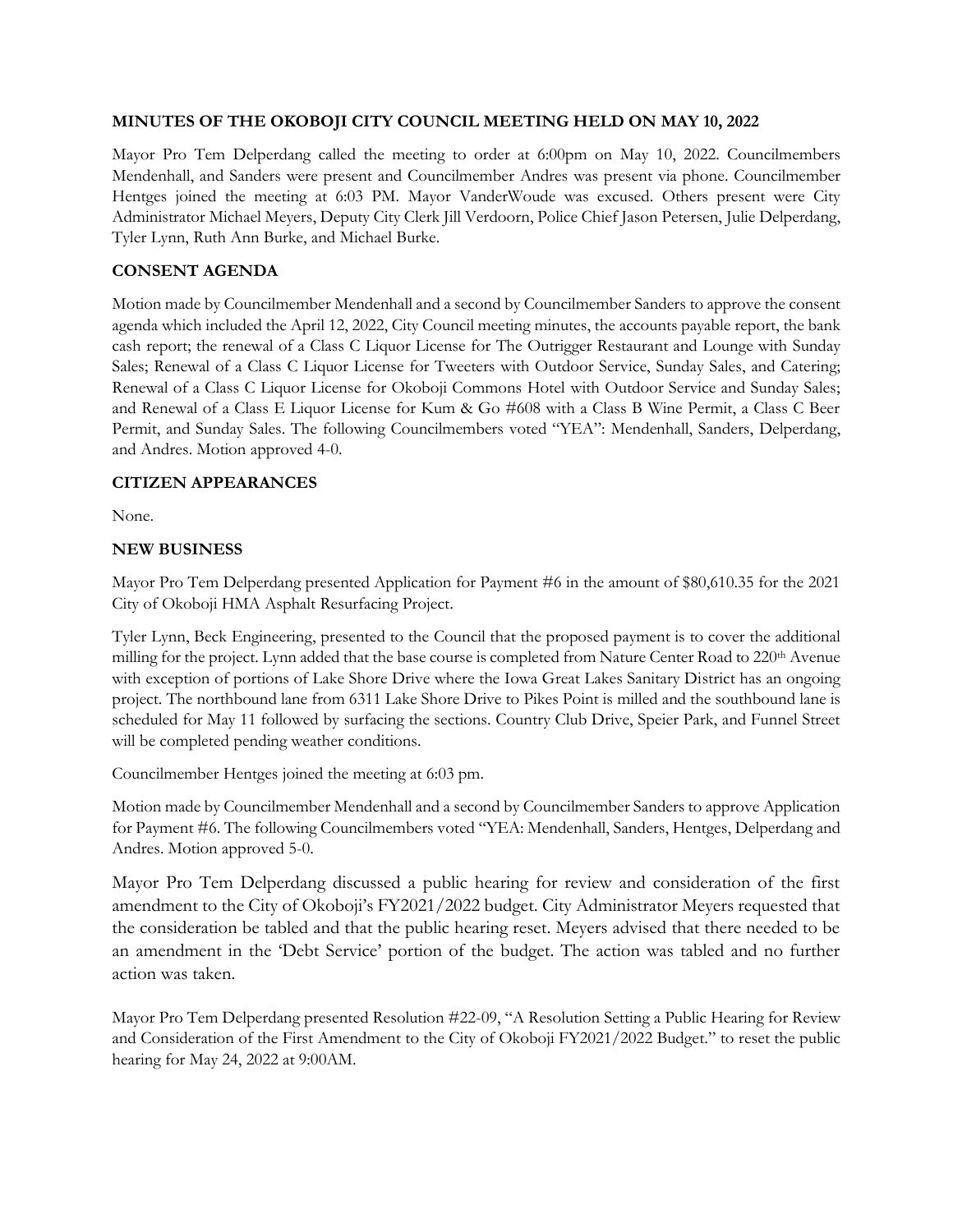Motion made by Councilmember Hentges and a second by Councilmember Mendenhall to approve Resolution #22-09. The following Councilmembers voted "YEA: Mendenhall, Sanders, Hentges, Delperdang and Andres. Motion approved 5-0.

Mayor Pro Tem Delperdang opened a Public Hearing for Review and Consideration of Bids for the 2013 John Deere 997 Lawn Mower.

City Administrator Meyers advised there were no bids on the mower. Meyers asked the Council to allow City Staff to use their own discretion on the sale of the mower.

Motion made by Councilmember Hentges and a second by Councilmember Sanders to allow City Staff to sell the 2013 John Deere 997 Lawn Mower at their own discretion. The following Councilmembers voted "YEA: Mendenhall, Sanders, Hentges, Delperdang, and Andres. Motion approved 5-0.

Mayor Pro Tem Jim Delperdang presented a new 6-month Special Class C Liquor License (BW) with Outdoor Service and Sunday Sales for the Okoboji Summer Theatre.

Motion made by Councilmember Mendenhall and a second by Councilmember Hentges to approve a 6-month Special Class C Liquor License (BW) with Outdoor Service and Sunday Sales for the Okoboji Summer Theatre. The following Councilmembers voted "YEA: Mendenhall, Sanders, Hentges, Delperdang and Andres. Motion approved 5-0.

Mayor Pro Tem Delperdang presented the appointment of Gordon Mairose to the Park Board for a 3 year term ending May 10, 2025.

City Administrator Meyers added Gordon Mairose expressed interest in remaining on the Park Board. Councilmember Mendenhall encouraged increasing the publicity of board seats and committee positions with expiring term limits to allow interested citizens to apply.

Motion made by Councilmember Mendenhall and a second by Councilmember Hentges to approve Gordon Mairose to the Park Board for a 3 year term ending May 10, 2025. The following Councilmembers voted "YEA: Mendenhall, Sanders, Hentges, Delperdang and Andres. Motion approved 5-0.

Mayor Pro Tem Delperdang presented the RIDES contract for Fiscal Year 2023.

City Administrator Meyers advised the contract terms and cost are the same as Fiscal Year 2022.

Motion made by Councilmember Mendenhall and a second by Councilmember Hentges to approve the RIDES contract for Fiscal Year 2023. The following Councilmembers voted "YEA: Mendenhall, Sanders, Hentges, Delperdang, and Andres. Motion approved 5-0.

Mayor Pro Tem Delperdang presented new 8-month Special Class C Liquor License with Outdoor Service for Monarch Art Club.

Motion made by Councilmember Hentges and a second by Councilmember Mendenhall to approve the 8 month Special Class C Liquor License with Outdoor Service for Monarch Art Club. The following Councilmembers voted "YEA: Mendenhall, Sanders, Hentges, Delperdang, and Andres. Motion approved 5- 0.

# **REPORTS**

Police Chief Petersen advised the Council to expect a lot of motorcycle activity next weekend as Hell's Angels is planning to hold an annual event in Okoboji. Petersen added that Okoboji officers were involved with a Task Force investigation that led to the arrest of a Spencer resident for multiple charges.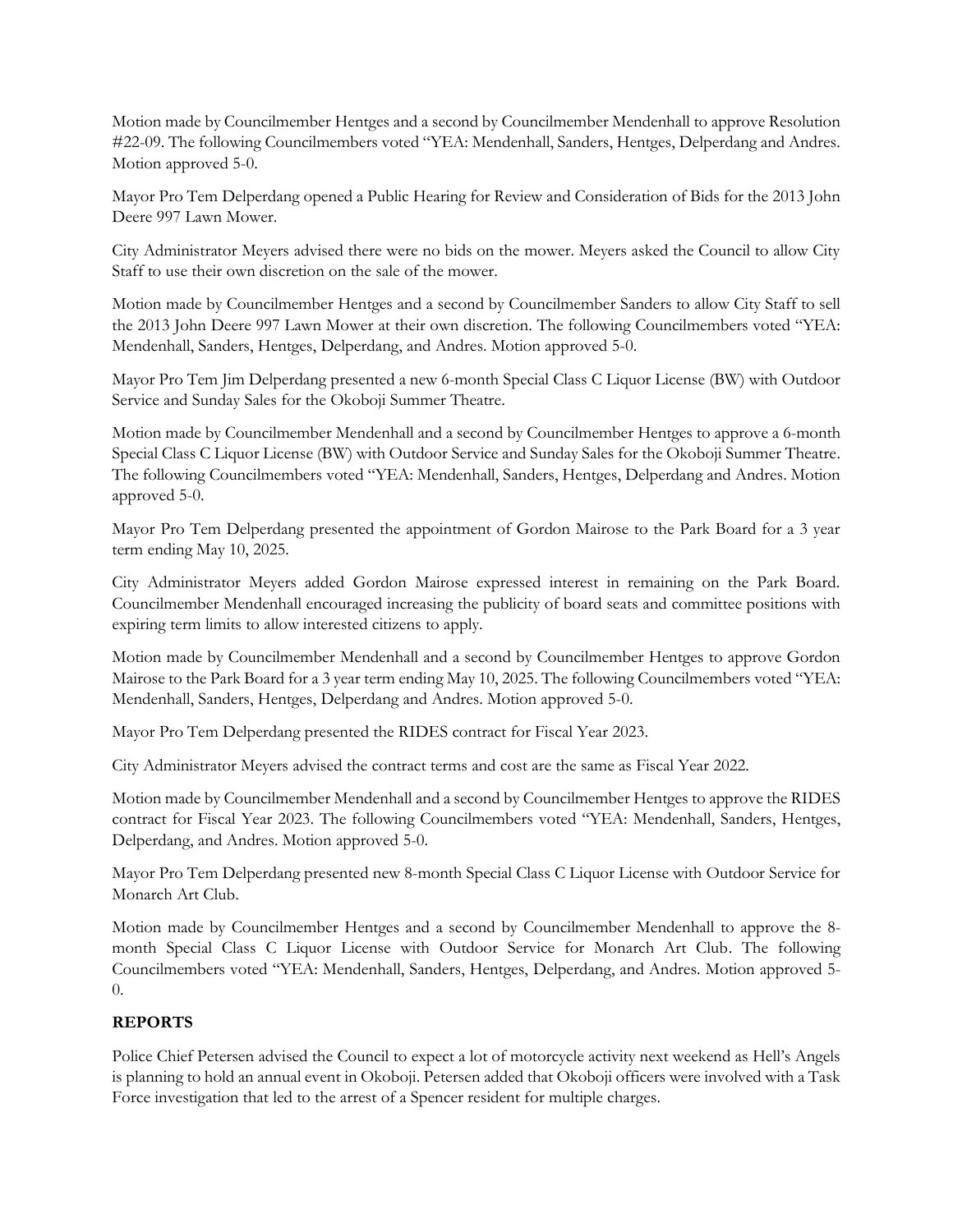City Administrator Meyers discussed the Planning and Zoning Commission's progress in the process for determining front yard line of sight and examining the sign ordinance. Meyers added the asset management GIS mapping project is underway and has been working with Dickinson County and Beck Engineering on this. Concrete has been poured for the shelter at Speier Park, and Midstates Builders will build the shelter shortly after the concrete cures. Meyers advised on the City's discussions with a property owner on the corner of Lake Shore Drive near Dixon Beach to help improve the site triangle at this location. Meyers advised that the first ARPA report has been submitted, and the Finance Committee will be meeting to approve where the funds will be expended. At the monthly safety meeting, it was noted that the City of Okoboji has gone nearly ten years without a lost time accident. Meyers credited the city's SHIELD program participation and City Staff's dedication to safety. The City of Okoboji will be celebrating its Centennial turning 100 years old in July. City Hall desktop computers will be replaced with laptops which were obtained through a State grant in 2021. City Public Works Staff installed the lights at Speier Park and are continuing to work on the trees in Summer Circle. City Staff is working with Iowa Natural Heritage Foundation on a north end flushing system to potentially be located on INHF property. The next phase of replacing water meters is planned for mid to late July. Ferguson Waterworks will be notifying residents through door hangers with information on how to schedule an appointment. The signs for East Lake Park have been ordered. There will be a sign on the land by the stairs leading down to the dock and a public dock sign at the end of the dock. Speier Park has been officially addressed as 1709 Sanborn Avenue. As part of Walleye Weekend, the Chamber offers grants to improve the public use of the lake for fishing, and the City applied for a \$1,000 grant for fishing rod holders on the public dock. City Staff has been checking the area for nuisance properties. Meyers discussed a potential rezoning effort just north of the City's jurisdiction.

Councilmember Mendenhall expressed concern over nuisance properties and nonconforming use of residential single family property.

Councilmember Sanders inquired about the City's need for a seasonal employee for lawn mowing.

No Mayor report

ADJOURNMENT

Mayor Pro Tem Jim Delperdang

\_\_\_\_\_\_\_\_\_\_\_\_\_\_\_\_\_\_\_\_\_\_\_\_\_\_\_\_\_\_\_\_\_\_\_\_\_

\_\_\_\_\_\_\_\_\_\_\_\_\_\_\_\_\_\_\_\_\_\_\_\_\_\_\_\_\_\_\_\_\_\_\_\_\_

City Administrator Michael Meyers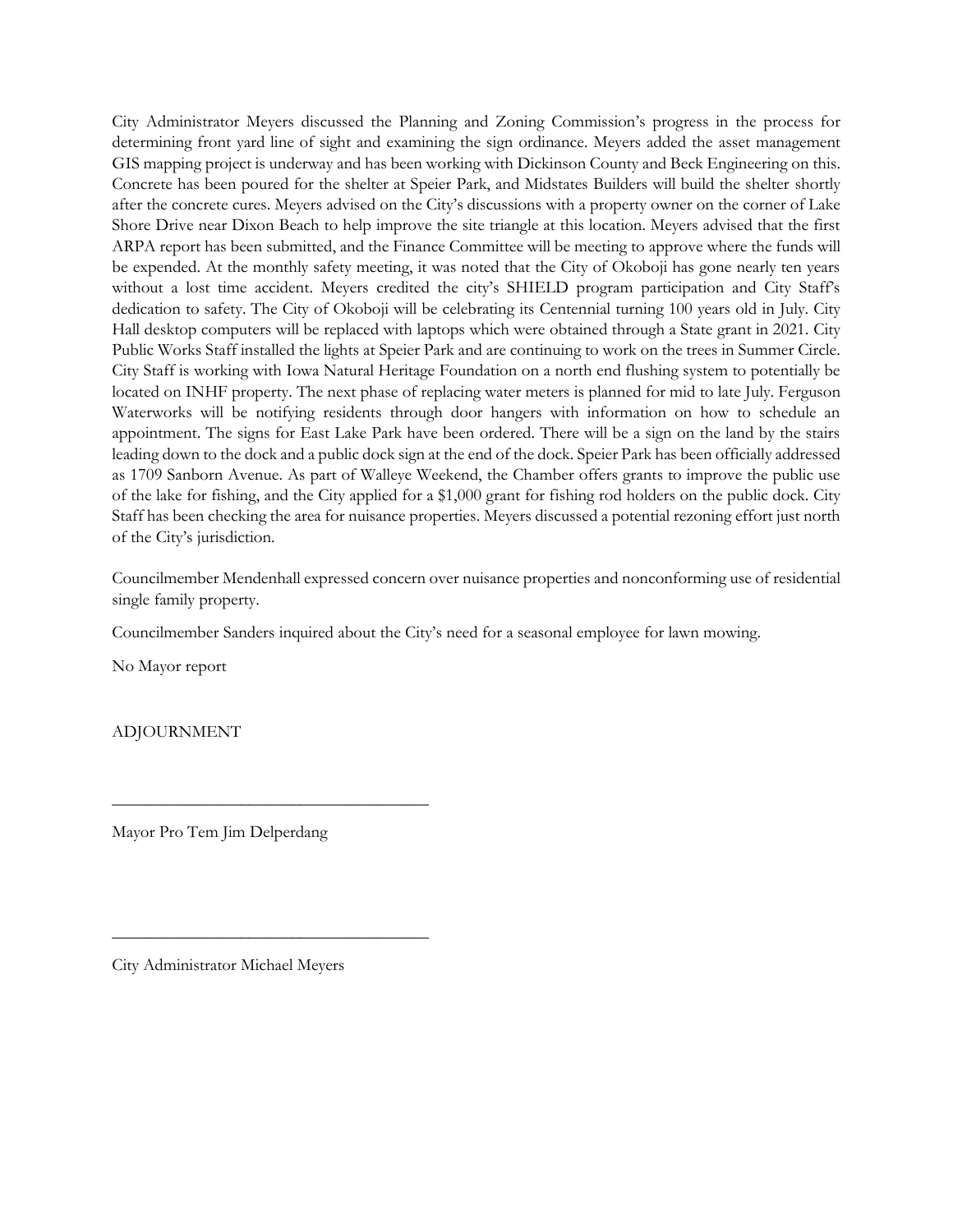TOTAL REVENUES FROM 4/13/2022 THROUGH 5/10/2022 WERE \$735,419.29. TOTAL EXPENDITURES WERE \$885,341.50. GENERAL FUND \$97,760.89, ROAD USE TAX \$19,404.97, DEBT SERVICE FUND \$406,057.95, CAPITAL PROJ-PICKLEBALL \$836.81, WATER FUND \$361,280.88.

| <b>CLAIMS REPORT</b>                           |                               |               |                   |
|------------------------------------------------|-------------------------------|---------------|-------------------|
| <b>VENDOR</b>                                  | <b>REFERENCE</b>              | <b>AMOUNT</b> | <b>CHECK DATE</b> |
| <b>AFLAC</b>                                   | <b>PREMIUMS</b>               | 529.39        | 4/28/2022         |
| AHLERS & COONEY PC                             | TAX ABATEMENT-LEGAL           | 160.00        | 4/28/2022         |
| <b>ALLIANT ENERGY</b>                          | <b>MARCH ELECTRIC</b>         | 4,418.47      | 4/12/2022         |
| <b>ALLIANT ENERGY</b>                          | <b>APRIL ELECTRIC</b>         | 4,189.13      | 5/6/2022          |
|                                                | <b>ENGINEERING FEES &amp;</b> |               |                   |
| <b>BECK ENGINEERING INC</b>                    | <b>RETAINER</b>               | 1,462.50      | 4/12/2022         |
|                                                | <b>ENGINEERING FEES &amp;</b> |               |                   |
| <b>BECK ENGINEERING INC</b>                    | <b>RETAINER</b>               | 1,758.75      | 5/10/2022         |
| <b>BLACK HILLS ENERGY</b>                      | NATURAL GAS SERVICE           | 1,282.05      | 4/27/2022         |
| <b>BOMGAARS SUPPLY, INC.</b>                   | <b>APRIL STATEMENT</b>        | 608.02        | 4/28/2022         |
| <b>CANON FINANCIAL SERVICES</b>                | <b>MARCH COPIER LEASE</b>     | 72.04         | 4/12/2022         |
| <b>CANON FINANCIAL SERVICES</b>                | <b>APRIL COPIER LEASE</b>     | 72.04         | 4/28/2022         |
| <b>CARDMEMBER SERVICE</b>                      | <b>APRIL STATEMENT</b>        | 303.03        | 4/12/2022         |
| <b>CARDMEMBER SERVICE</b>                      | <b>MAY STATEMENT</b>          | 1,200.23      | 5/9/2022          |
|                                                | SPEIER PARK LIGHTING          |               |                   |
| <b>CARROLL CONSTRUCTION SUPPLY</b>             | <b>PROJECT</b>                | 353.50        | 4/12/2022         |
| <b>CARROLL CONSTRUCTION SUPPLY</b>             | <b>SPEIER PARK LIGHTS</b>     | 105.00        | 4/28/2022         |
| <b>CARROLL CONSTRUCTION SUPPLY</b>             | <b>AUGER</b>                  | 105.00        | 5/10/2022         |
| <b>CARROT-TOP INDUSTRIES INC</b>               | <b>FLAGS &amp; HARDWARE</b>   | 469.83        | 4/28/2022         |
| <b>CENTRAL STATES FUND</b>                     | <b>APRIL PREMIUMS</b>         | 19,040.00     | 4/27/2022         |
| <b>CENTRAL WATER SYSTEM</b>                    | <b>MARCH WATER</b>            | 9,656.00      | 4/12/2022         |
| <b>CENTRAL WATER SYSTEM</b>                    | <b>APRIL WATER</b>            | 11,207.20     | 5/10/2022         |
| <b>CITY LAUNDERING CO</b>                      | <b>RUG RENTAL</b>             | 88.26         | 5/10/2022         |
|                                                | <b>SHARED SWEEPER</b>         |               |                   |
| <b>CITY OF ARNOLDS PARK</b>                    | <b>EXPENSES</b>               | 299.27        | 4/12/2022         |
| CLARY LAKE SERVICE, INC.                       | <b>DOCK INSTALLATION</b>      | 2,720.00      | 5/10/2022         |
| <b>COOPERATIVE ENERGY COMPANY</b>              | <b>DIESEL FUEL</b>            | 1,705.20      | 4/12/2022         |
|                                                | <b>17 OAKS PARCEL</b>         |               |                   |
| CORNELL ABSTRACT CO.                           | <b>EXCHANGE</b>               | 650.00        | 4/28/2022         |
|                                                | TRAFFIC MARKING               |               |                   |
| DIAMOND VOGEL PAINTS                           | <b>PAINT</b>                  | 833.70        | 4/28/2022         |
| <b>DICKINSON COUNTY</b><br><b>CONSERVATION</b> | LANDSCAPE<br>WASTE/RECYCLING  | 258.00        | 5/10/2022         |
| <b>DICKINSON COUNTY GIS</b>                    | <b>OKOBOJI GIS MAPPING</b>    | 27.06         | 5/10/2022         |
|                                                | <b>MARCH LEGAL</b>            |               |                   |
| <b>DICKINSON COUNTY NEWS</b>                   | <b>PUBLICATIONS</b>           | 266.97        | 4/12/2022         |
|                                                | <b>APRIL LEGAL</b>            |               |                   |
| <b>DICKINSON COUNTY NEWS</b>                   | <b>PUBLICATIONS</b>           | 425.25        | 5/10/2022         |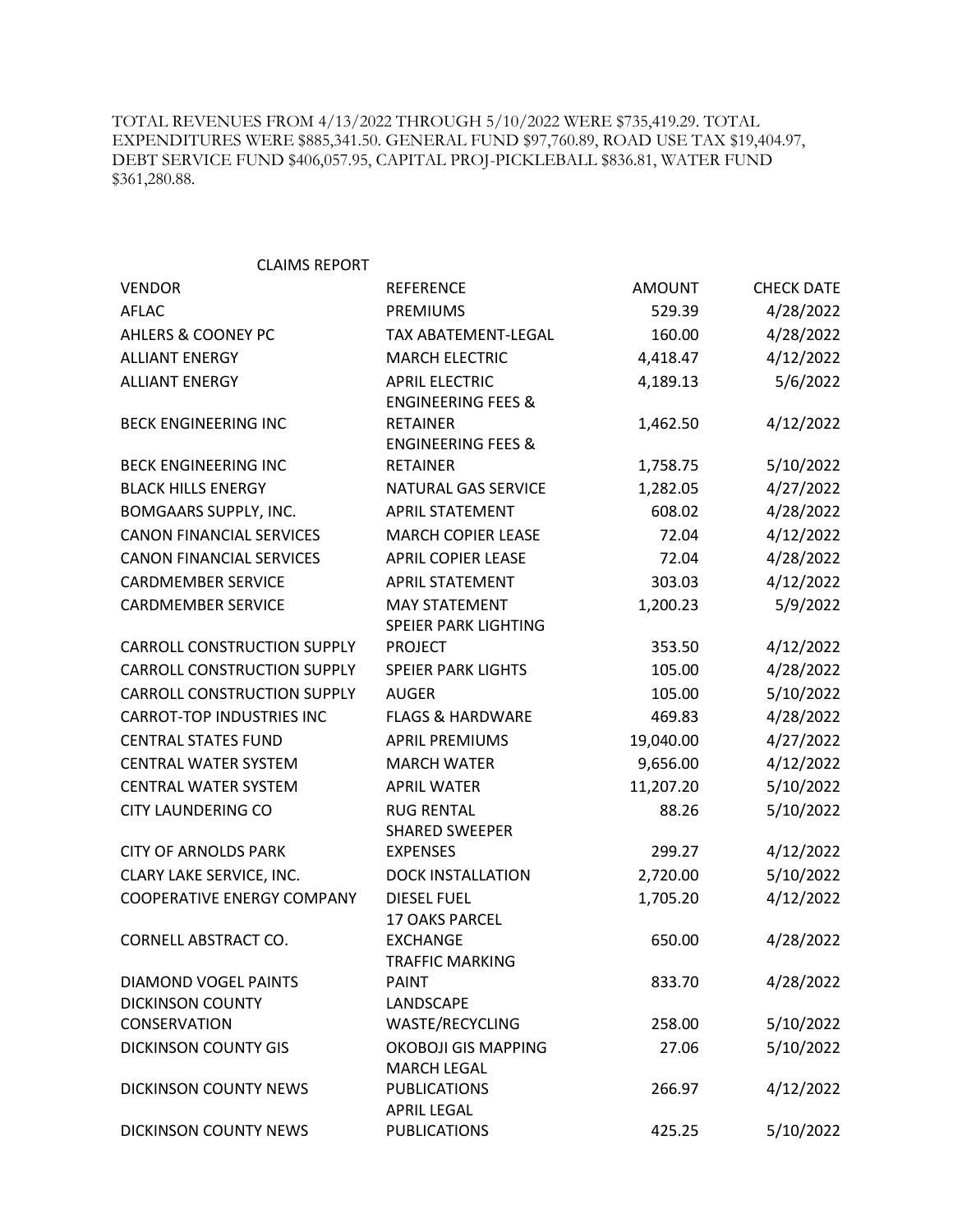| <b>EFTPS</b>                                                 | FED/FICA TAX                                    | 5,058.36         | 4/25/2022              |
|--------------------------------------------------------------|-------------------------------------------------|------------------|------------------------|
| <b>EFTPS</b>                                                 | FED/FICA TAX                                    | 5,418.75         | 5/9/2022               |
| <b>FASTENAL COMPANY</b>                                      | <b>DISCS</b>                                    | 109.20           | 4/12/2022              |
| <b>FASTENAL COMPANY</b>                                      | <b>SPRING CLIP</b>                              | 30.74            | 5/10/2022              |
| <b>FERGUSON WATERWORKS #2516</b>                             | <b>METER</b>                                    | 809.71           | 4/12/2022              |
| FICK'S ACE HARDWARE                                          | <b>APRIL STATEMENT</b><br><b>ANNUAL SERVICE</b> | 162.40           | 5/10/2022              |
| <b>GENERAL TRAFFIC CONTROLS</b>                              | <b>AGREEMENT</b>                                | 375.00           | 4/12/2022              |
| HEARTLAND SECURITY SERVICE                                   | <b>ALARM MONITORING</b>                         | 26.95            | 4/12/2022              |
| HEARTLAND SECURITY SERVICE                                   | <b>ALARM MONITORING</b>                         | 26.95            | 4/27/2022              |
| HELLER RENTAL SERVICES                                       | <b>SPEIER PARK LIGHTS</b>                       | 85.00            | 5/10/2022              |
| HILLCREST FORGE INC                                          | <b>PARK MATERIALS</b>                           | 33.38            | 5/10/2022              |
| IA DIVISION OF LABOR SERVICES<br><b>IOWA LAW ENFORCEMENT</b> | <b>BOILER INSPECTION</b>                        | 80.00            | 4/12/2022              |
| <b>ACADEMY</b>                                               | EVALUATION-ZIGRANG                              | 150.00           | 5/10/2022              |
| <b>IOWA PRISON INDUSTRIES</b>                                | SIGNS/POSTS                                     | 1,863.15         | 4/28/2022              |
| <b>IPERS</b>                                                 | <b>IPERS-PROTECTN</b>                           | 6,950.35         | 4/25/2022              |
|                                                              | <b>TRAFFIC DESIGN</b>                           |                  |                        |
| <b>ITERIS INC</b>                                            | <b>SERVICES</b>                                 | 17,325.00        | 4/12/2022              |
| <b>JCL SOLUTIONS -</b>                                       | <b>PARK SUPPLIES</b>                            | 308.05           | 5/10/2022              |
| <b>JENNINGS AUTO PARTS</b>                                   | <b>VEHICLE MAINTENANCE</b>                      | 38.32            | 4/12/2022              |
| <b>JENNINGS AUTO PARTS</b>                                   | <b>MOWER TIRES</b>                              | 44.00            | 5/10/2022              |
| MEDIACOM COMMUNICATIONS                                      | <b>INTERNET &amp; PHONE</b>                     | 415.73           | 4/27/2022              |
| <b>MENARDS - SPENCER</b>                                     | <b>SHELTER LIGHTING</b>                         | 755.61           | 4/12/2022              |
| <b>MENARDS - SPENCER</b>                                     | <b>PARK LIGHTS</b>                              | 107.02           | 4/28/2022              |
| MURPHY TRACTOR & EQUIPMENT                                   | <b>LOADER MAINT</b>                             | 84.24            | 4/28/2022              |
| <b>NEW YORK LIFE</b>                                         | <b>ADDTL LIFE INS</b>                           | 118.39           | 4/28/2022              |
| NEW YORK LIFE INSURANCE                                      | <b>MARCH PREMIUMS</b>                           | 597.43           | 4/12/2022              |
| NEW YORK LIFE INSURANCE                                      | <b>APRIL PREMIUMS</b>                           | 597.43           | 4/28/2022              |
| NORTHWEST IOWA PLANNING                                      | <b>FY 2023 DUES</b>                             | 384.00           | 5/10/2022              |
| O'REILLY AUTO PARTS                                          | <b>MOWER MAINT</b>                              | 6.63             | 4/12/2022              |
| O'REILLY AUTO PARTS                                          | <b>WIPER BLADES</b>                             | 66.48            | 5/10/2022              |
| <b>SECURE BENEFITS SYSTEMS</b>                               | <b>FSA MEDICAL</b>                              | 97.34            | 4/12/2022              |
| SECURE BENEFITS SYSTEMS                                      | <b>FSA MEDICAL</b>                              | 97.34            | 5/10/2022              |
|                                                              | RECYCLING CONTAINER                             |                  |                        |
| <b>SHAMROCK RECYCLING INC</b>                                | <b>FEE</b>                                      | 346.18           | 4/12/2022              |
|                                                              | RECYCLING CONTAINER                             |                  |                        |
| <b>SHAMROCK RECYCLING INC</b><br><b>SIOUX SALES COMPANY</b>  | <b>FEE</b>                                      | 346.18<br>218.78 | 5/10/2022              |
| SPIRIT LAKE NOON KIWANIS                                     | UNIFORM ACCESSORIES<br><b>APR-JUNE DUES</b>     |                  | 5/10/2022              |
| SPIRIT LAKE READY MIX                                        | <b>SPEIER PARK LIGHTS</b>                       | 90.00            | 4/12/2022              |
|                                                              |                                                 | 392.50           | 5/10/2022              |
| STATE HYGIENIC LABORATORY<br>STATE HYGIENIC LABORATORY       | <b>WATER TEST</b><br><b>WATER TESTS</b>         | 13.50            | 4/12/2022<br>5/10/2022 |
| <b>STEIN LAW OFFICE</b>                                      | <b>MARCH LEGAL FEES</b>                         | 13.50            |                        |
|                                                              | APRIL LEGAL FEES                                | 310.19           | 4/12/2022<br>5/10/2022 |
| <b>STEIN LAW OFFICE</b>                                      |                                                 | 172.99           |                        |